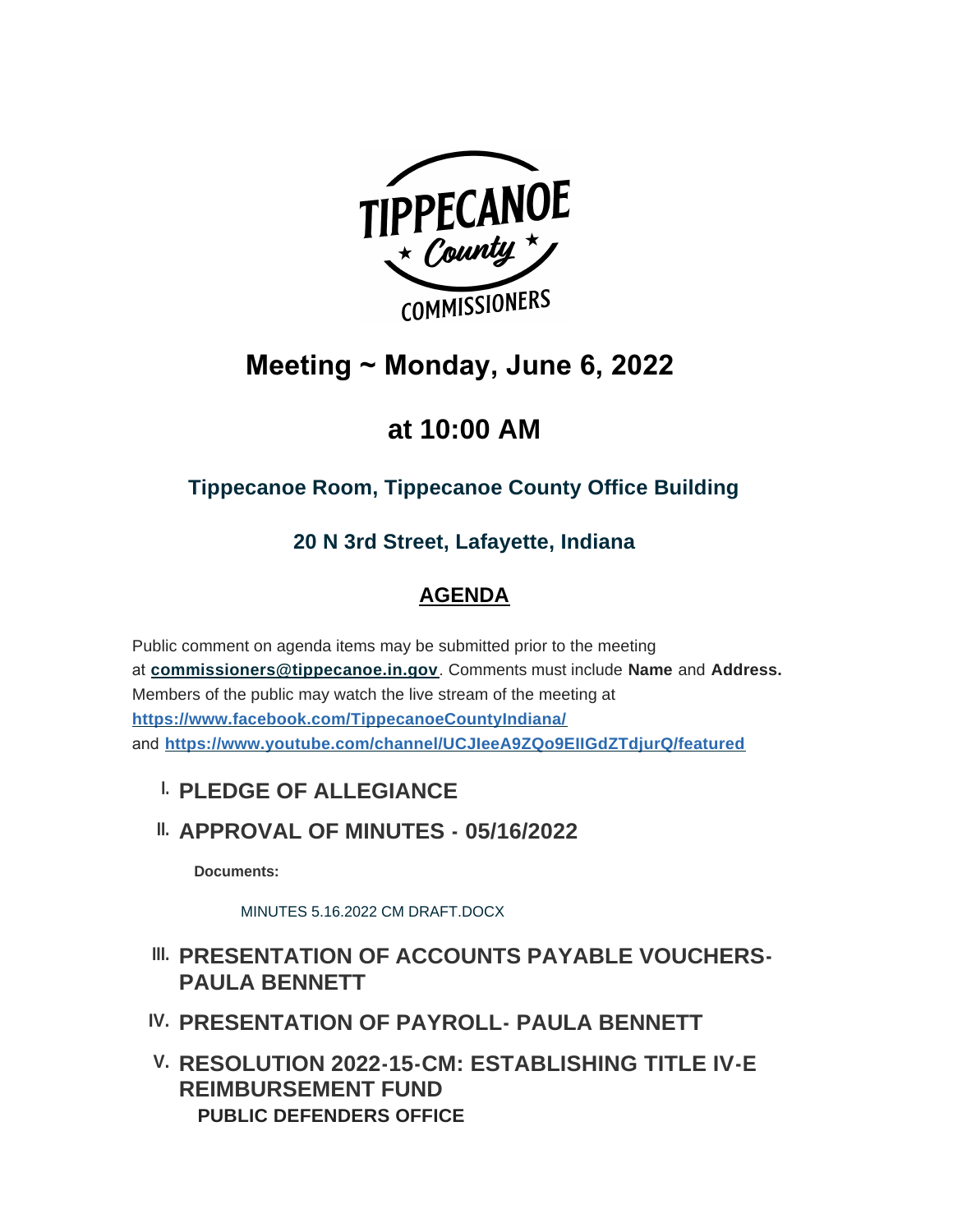**Documents:**

[AGENDA06062022\\_2022-15-CM\\_RESOLUTION CREATING TITLE IV-E](http://www.tippecanoe.in.gov/AgendaCenter/ViewFile/Item/12740?fileID=25550)  REIMBURSEMENT FUND.PDF [AGENDA06062022\\_IV-E GRANT DOCUMENTS.PDF](http://www.tippecanoe.in.gov/AgendaCenter/ViewFile/Item/12740?fileID=25551)

### **RESOLUTION 2022-16-CM: ESTABLISHING OPIOIDS VI. SETTLEMENT FUND**

**Documents:**

[AGENDA06062022\\_2022-16-CM\\_CREATION OF OPIOIDS SETTLEMENT](http://www.tippecanoe.in.gov/AgendaCenter/ViewFile/Item/12741?fileID=25552)  FUND.PDF

#### **RESOLUTION 2022-17-CM: AMENDING THE HEALTH VII. DEPARTMENT DONATION FUND (FUND 4118)**

**Documents:**

[AGENDA06062022\\_2022-17-CM AMENDING HEALTH DEPARTMENT](http://www.tippecanoe.in.gov/AgendaCenter/ViewFile/Item/12743?fileID=25553)  DONATION FUND.PDF

### **RESOLUTION 2022-18-CM: AUTHORIZING USE OF E911 VIII. FUNDS FOR INDIGITAL PURCHASES**

**Documents:**

[AGENDA06062022\\_2022-18-CM\\_RESOLUTION AUTHORIZING INDIGITAL](http://www.tippecanoe.in.gov/AgendaCenter/ViewFile/Item/12754?fileID=25574)  PURCHASES.PDF

### **RESOLUTION 2022-19-CM: AUTHORIZING EXECUTION OF IX. ESRI GOVERNMENT ENTERPRISE AGREEMENT**

**Documents:**

[AGENDA06062022\\_2022-19-CM\\_RESOLUTION APPROVING ESRI](http://www.tippecanoe.in.gov/AgendaCenter/ViewFile/Item/12755?fileID=25572)  PURCHASE.PDF

### **RESOLUTION 2022-20-CM: AUTHORIZING USE OF E911 X. FUNDS AND SPECIAL PURCHASING METHOD – MOTOROLA SOLUTIONS EQUIPMENT PURCHASE AGREEMENTS**

**Documents:**

[AGENDA06062022\\_RESOLUTION\\_2202-20-CM\\_ MOTOROLA-USE OF E911](http://www.tippecanoe.in.gov/AgendaCenter/ViewFile/Item/12759?fileID=25573)  FUNDS.PDF

## **AREA PLAN COMMISSION - DAVID HITTLE XI.**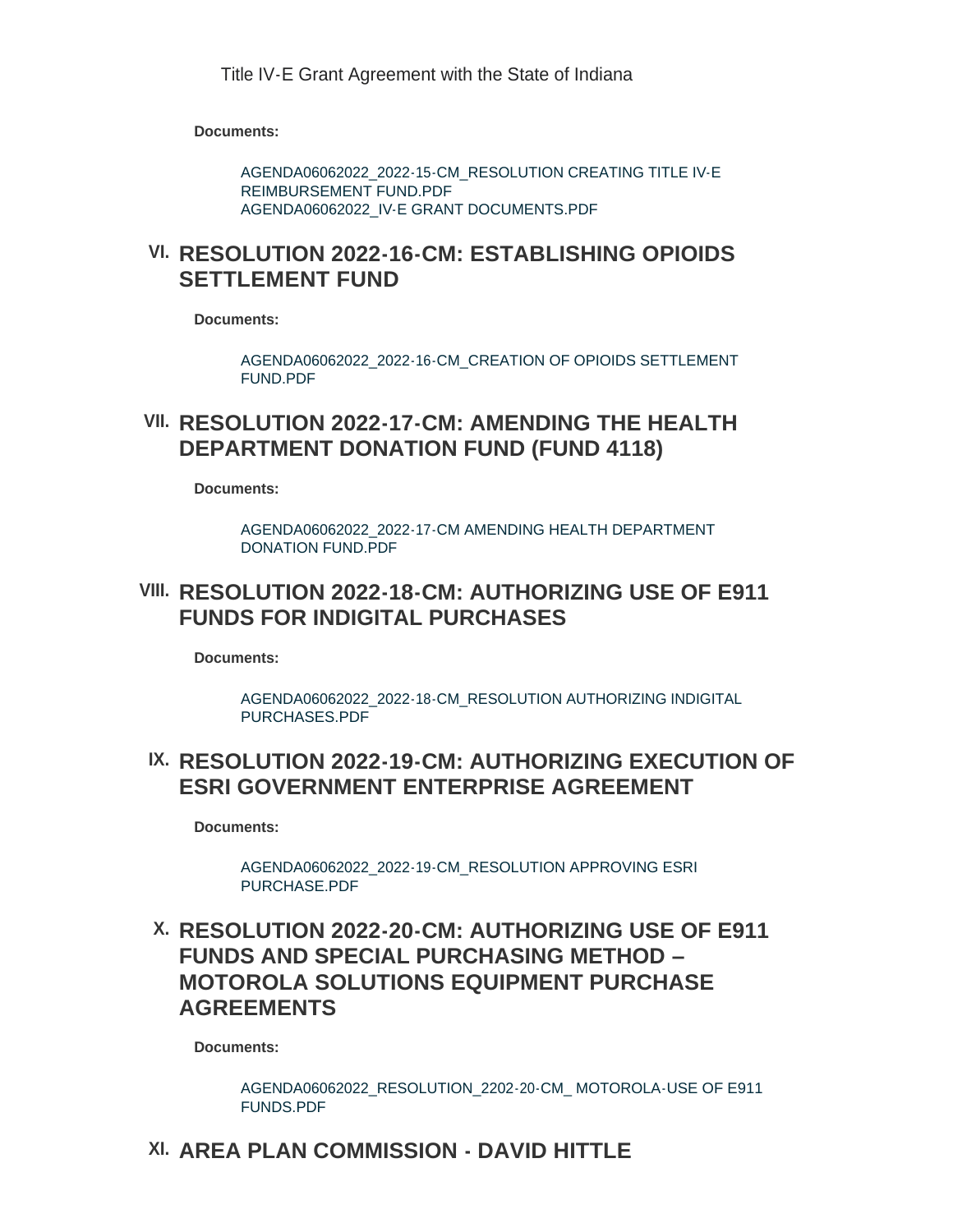#### **UZO AMENDMENT #104:**

This amendment would create a definition for a "haven home," a particular type of social service facility, and would add this use to the permitted use table of the UZO.

#### **Z-2847 TIPPECANOE ACQUISITIONS, LLC (West Heights Condominiums) (R1 to PDRS): ORDINANCE 2022-06-CM**

Petitioner is requesting rezoning of approximately 16.61 acres for a multibuilding, residential condominium development containing a maximum of 158 units. The property is located at the southeast corner of the intersection of Klondike Road and Cumberland Avenue in Wabash 11 (NW) 23-5.

#### **Z-2854 NEWCASTLE HOLDING, LLC (A to I3): ORDINANCE 2022-07- CM**

Petitioner is requesting rezoning of 16.25 acres of land located at the northwest corner of Newcastle Road and Old CR 350 S, Sheffield 7 (NW) 22- 3.

**Documents:**

[AGENDA06062022\\_HEALTH\\_MFP\\_20220519\\_130841.PDF](http://www.tippecanoe.in.gov/AgendaCenter/ViewFile/Item/12737?fileID=25536) [AGENDA06062022\\_Z-2847 CTY.PDF](http://www.tippecanoe.in.gov/AgendaCenter/ViewFile/Item/12737?fileID=25537) [AGENDA06062022\\_Z-2854 CTY.PDF](http://www.tippecanoe.in.gov/AgendaCenter/ViewFile/Item/12737?fileID=25538)

#### **HIGHWAY- STEWART KLINE XII. Yeager Road**

**Parcel 4**

**Warranty Deed – Right-of-Way Purchase Parcel 4** 

**Temporary Easement Grant – Parcel 4A**

#### **Morehouse Road**

**Parcel 21**

**Temporary Easement Grant** – **Parcel 21 & 21A** 

#### **Parcel 23**

**Temporary Easement Grant** – **Parcel 23**

#### **Parcel 30**

**Warranty Deed** – **Right-of-Way Purchase Parcel 30**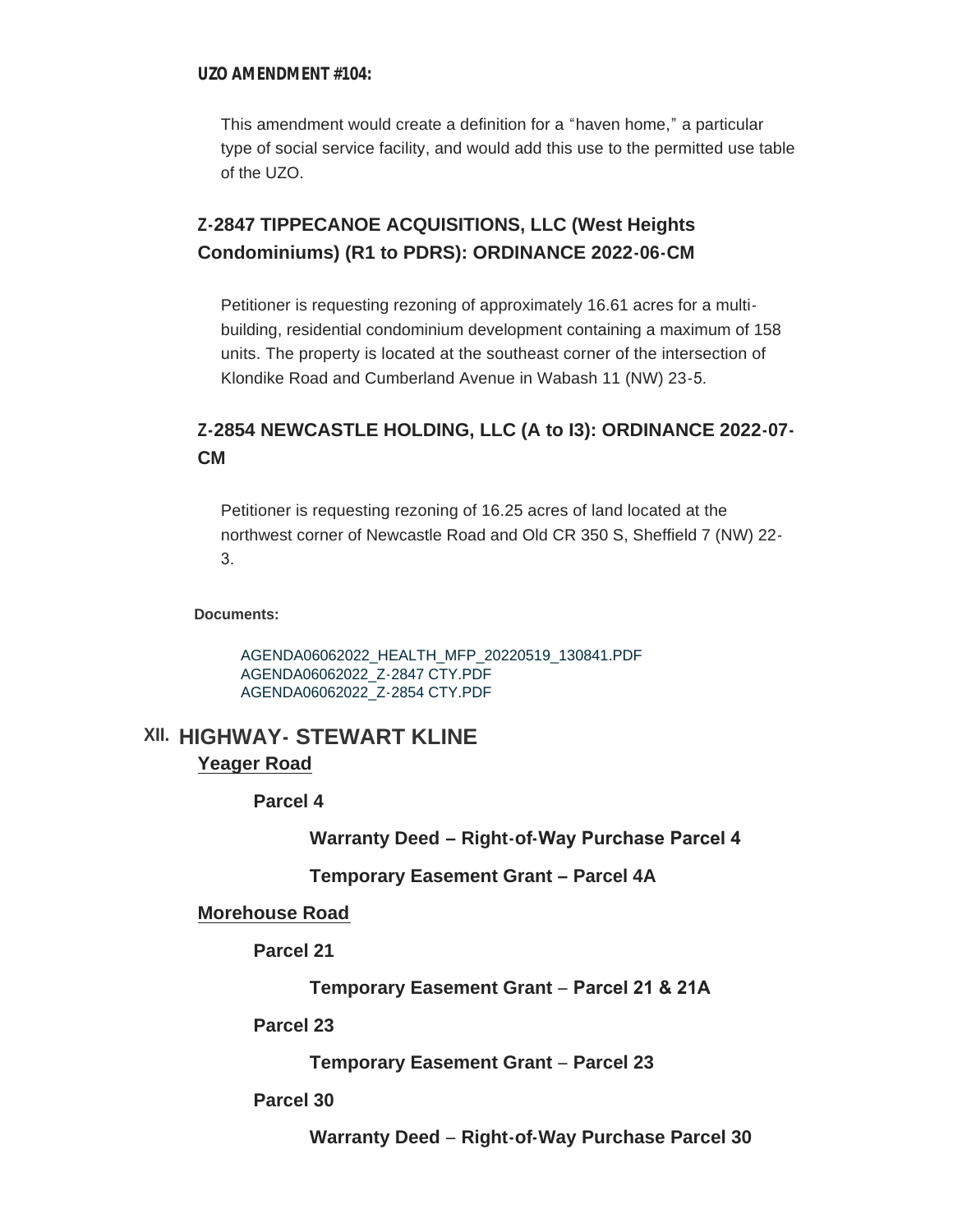**Temporary Easement Grant** – **Parcel 30A**

**Parcel 34**

**Warranty Deed** – **Right-of-Way Purchase Parcel 34** 

**Temporary Easement Grant** – **Parcel 34A**

**Documents:**

[AGENDA06062022HWY-WARRANTY DEED P4YEAGER.PDF](http://www.tippecanoe.in.gov/AgendaCenter/ViewFile/Item/12738?fileID=25539) [AGENDA06062022HWY-TEMPGRANT P4AYEAGER.PDF](http://www.tippecanoe.in.gov/AgendaCenter/ViewFile/Item/12738?fileID=25540) [AGENDA06062022HWY-TEMPGRANT P21-21AMOREHOUSE.PDF](http://www.tippecanoe.in.gov/AgendaCenter/ViewFile/Item/12738?fileID=25541) [AGENDA06062022HWY-TEMPGRANT P23MOREHOUSE.PDF](http://www.tippecanoe.in.gov/AgendaCenter/ViewFile/Item/12738?fileID=25542) [AGENDA06062022HWY-WARRANTY DEED P30MOREHOUSE.PDF](http://www.tippecanoe.in.gov/AgendaCenter/ViewFile/Item/12738?fileID=25543) [AGENDA06062022HWY-TEMPGRANT P30AMOREHOUSE.PDF](http://www.tippecanoe.in.gov/AgendaCenter/ViewFile/Item/12738?fileID=25544) [AGENDA06062022HWY-WARRANTYDEED P34MOREHOUSE.PDF](http://www.tippecanoe.in.gov/AgendaCenter/ViewFile/Item/12738?fileID=25545) [AGENDA06062022HWY-TEMPGRANT P34AMOREHOUSE.PDF](http://www.tippecanoe.in.gov/AgendaCenter/ViewFile/Item/12738?fileID=25546)

### **CONTINUANCE OF ANTHEM STOP LOSS POLICY - XIII. SHIRLEY MENNEN**

**Documents:**

[AGENDA06062022\\_BOCC STOPLOSS POLICY- 2022 \[V1\].DOCX](http://www.tippecanoe.in.gov/AgendaCenter/ViewFile/Item/12753?fileID=25563)

### **CONTRACT FOR ANIMAL SHELTER ARCHITECTURAL XIV. AND ENGINEERING SERVICES - TOM MURTAUGH SHELTER PLANNERS OF AMERICA**

o AIA Standard Form of Agreement Between Owner and Architect

**Documents:**

[AGENDA06062022\\_1200 SPA TIPPECANOE, CO. AIA STANDARD FORM OF](http://www.tippecanoe.in.gov/AgendaCenter/ViewFile/Item/12745?fileID=25570)  AGREEMENT BETWEEN OWNER AND ARCHITECT\_6-6-2022.PDF

### **GM DEVELOPMENT COMPANIES LLC XV.**

June Disbursement Request

**Documents:**

[AGENDA06062022\\_JUNE\\_DISBURSEMENT REQUEST 6-2-2022.PDF](http://www.tippecanoe.in.gov/AgendaCenter/ViewFile/Item/12757?fileID=25569)

- **GRANTS XVI.**
- **CLIMATE READINESS ASSESSMENT UPDATE AMY XVII. KRZTON-PRESSON AND MATT FLAHERTY**
- **APPLICATIONS TO TIPPECANOE VILLA XVIII.**